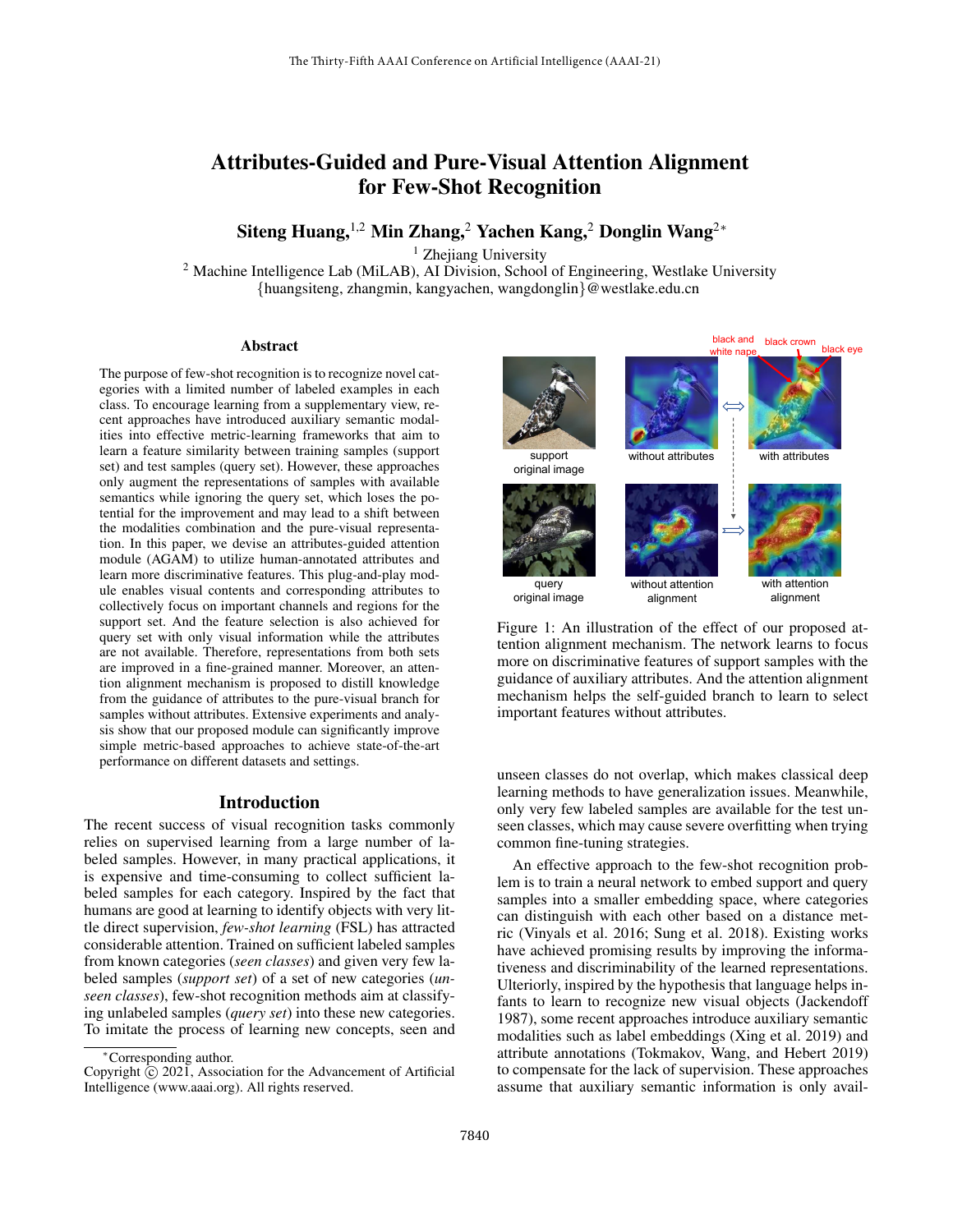able for support set, but not for query set that is regarded as the prediction object. However, while following this realistic setting, these approaches only focus on the learning of support representations via information mixture or constraint with the help of semantics. The necessity of explicitly designing special mechanisms for query samples has been ignored, resulting in a potential loss of performance. Moreover, as visual and semantic feature spaces naturally have heterogeneous structures, query representations directly obtained from visual contents may shift from same-labeled support representations mixed of both visual and semantic modalities. This is shown as the failure of increasing the intra-class similarity and reducing the inter-class similarity, which damages the accuracy of recognition.

In this paper, we propose a novel attributes-guided attention module (AGAM) to utilize human-annotated attributes as auxiliary semantics and learn more discriminative features. AGAM contains two parallel branches, *i.e.*, the attributes-guided branch and the self-guided branch. Each branch sequentially applies two attention modules, first a channel-wise attention module to blend cross-channel information and learn which channels to focus, then a spatialwise attention module to learn which areas to focus. The difference between the two branches is that corresponding attributes of support samples can guide the feature selection in the attributes-guided branch, leading to more representative and discriminative representations due to the prominence of relevant elements and noise reduction of irrelevant clutters. And the self-guided branch also helps to refine the pure-visual representations of samples when attributes are not available. Different from existing modality mixture approaches (Xing et al. 2019; Schwartz et al. 2019) that directly mix multiple modalities with an adaptive proportion, we use the attention mechanism to enhance the informativeness of representations more finely, while ensuring the support representations modified with attributes live in the same space of pure-visual query representations.

Although query representations output by the self-guided branch go through a similar process to support ones, the lack of semantic information may lead to an inaccurate focus on important channels or regions, which increases the distance between same-labeled support and query samples. To handle the issue, we propose an attention alignment mechanism for AGAM, which aligns the attention weights from both branches with a specially-designed attention alignment loss during the learning of support representations. As the features to be emphasized or suppressed by the two branches tend to be similar, the alignment can be regarded as a special case of knowledge distillation (Hinton, Vinyals, and Dean 2015), which means the branch with less information can learn from the branch with more information. Therefore, as shown in Figure 1, the self-guided branch can better locate informative features without the guidance of attributes. Note that our AGAM can be viewed as a plug-and-play module, making existing metric-learning approaches more effective. To summarize, our main contributions are in several folds:

1. We utilize powerful channel-wise and spatial-wise attention to learn what information to emphasize or suppress. While considerably improving the representativeness and

discriminability of representations in a fine-grained manner, features extracted by both visual contents and corresponding attributes share the same space with pure-visual features.

2. We propose an attention alignment mechanism between the attributes-guided and self-guided branches. The mechanism contributes to learning the query representations by matching the focus of two branches, so that the supervision signal from the attributes-guided branch promotes the selfguided branch to concentrate on more important features even without attributes.

3. We conduct extensive experiments to demonstrate that the performance of various metric-based methods is greatly improved by plugging our light-weight module.

# Related Work

# Few-Shot Recognition

Few-shot recognition aims to learn to classify unseen data examples into a set of new categories given only a few labeled samples. Having made significant progress, most meta-learning approaches can be roughly divided into two categories. The first is *optimization-based methods*, which learn a meta-learner to adjust the optimization algorithm so that the model can be good at learning with a few examples, usually by providing the search steps (Ravi and Larochelle 2017) or a good initialization to begin the search (Finn, Abbeel, and Levine 2017; Nichol, Achiam, and Schulman 2018). The second is *metric-based methods* (Vinyals et al. 2016; Snell, Swersky, and Zemel 2017; Sung et al. 2018; Oreshkin, López, and Lacoste 2018), which learn a generalizable embedding model to transform all instances into a common metric space, and in this metric space, simple classifiers can be executed directly.

# Learning with Semantic Modalities

With the rapid growth of multimedia data, multimodal analysis has attracted a lot of attention in recent years. In particular, zero-shot learning methods use various semantic modalities to recognize unseen classes without any available labeled samples (Reed et al. 2016; Xian et al. 2019). The common practice in zero-shot learning is to train a projection between visual and semantic feature spaces with labeled samples in seen classes, and apply the learned projection to unseen classes when inferring. Although the setting of zeroshot learning seems similar to that of few-shot learning, simply fine-tuning zero-shot methods with few samples in fewshot problems may lead to overfitting.

Recently, building upon existing metric-based metalearning methods, some few-shot learning works propose to utilize auxiliary semantic modalities in a quite different manner from zero-shot learning. (Chen et al. 2019b) maps samples into a concept space and synthesizes instance features by interpolating among the concepts. (Tokmakov, Wang, and Hebert 2019) proposes a simple attribute-based regularization approach to learn compositional image representations. (Xing et al. 2019) models the representation as a convex combination of the two modalities. And (Schwartz et al. 2019) proposes a benchmark for few-shot learning with multiple semantics. In our work, with the help of attributes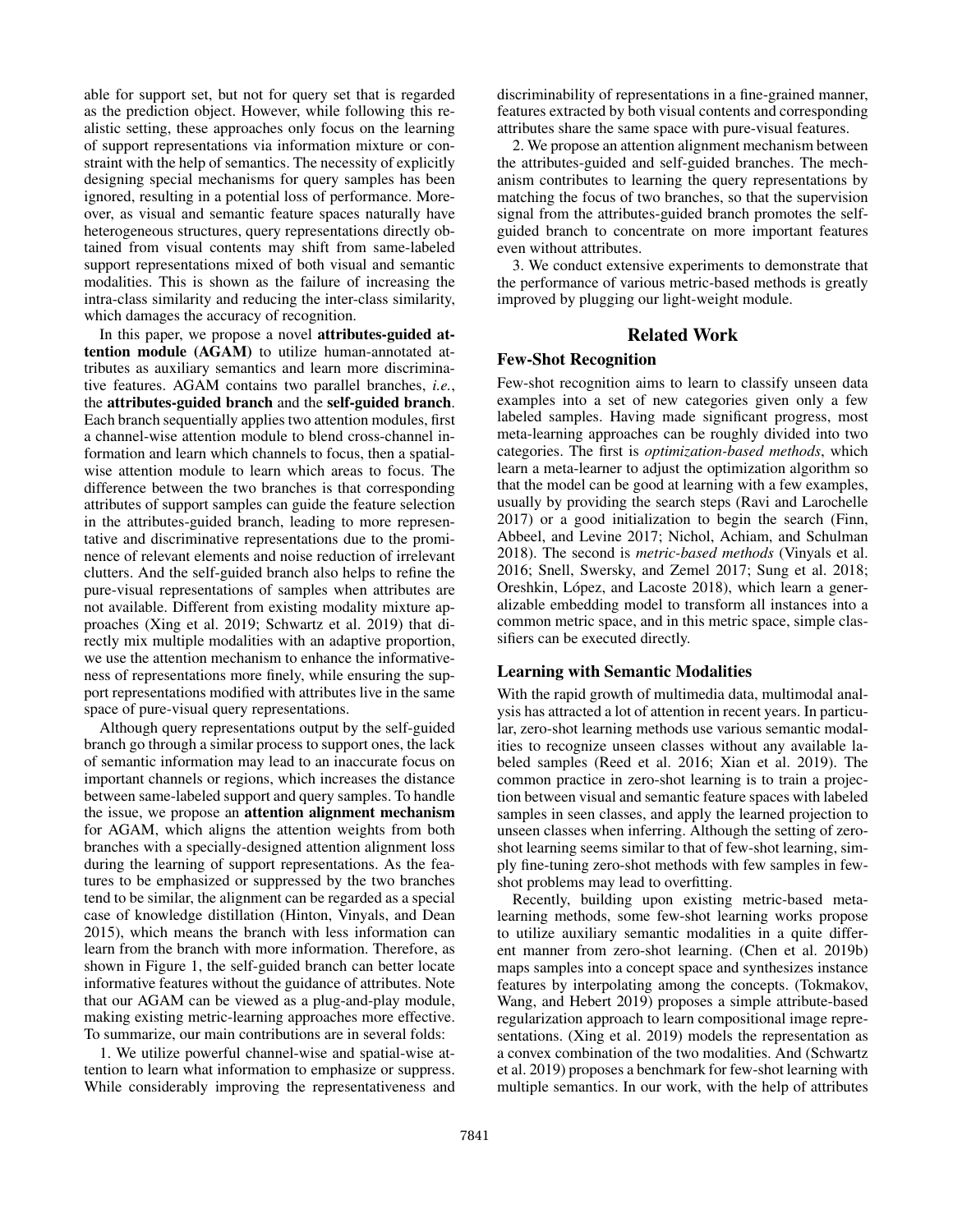

Figure 2: The overall framework of AGAM. Based on whether attributes to the image are available, one of the attributes-guided branch and the self-guided branch is selected. The input features sequentially pass a channel-wise attention module (a) and a spatial-wise attention module (b) to obtain the final-refined features.

as the only semantic modality, we utilize channel-wise and spatial-wise attention to learn a better metric space in a finegrained manner. Furthermore, we design an attention alignment mechanism to align the focus of the attributes-guided and self-guided branches, helping to reduce mismatches of same-labeled query and support samples.

# Methodology

## Preliminaries

As only a few labeled samples are available in each unseen class, all approaches in our experiments follow the *episodic training* paradigm, which has been demonstrated as an effective approach for few-shot recognition (Snell, Swersky, and Zemel 2017; Sung et al. 2018). In general, models are trained on  $K$ -shot  $N$ -way episodes, and each episode can be seen as an independent task. An episode is created by first randomly sampling N categories from seen classes and then randomly sampling support and query samples from these categories. Our method hypothesizes that both visual contents and attributes as semantic information can be useful for few-shot learning. Therefore, the support set  $S =$  $\{(s_i, a_i, y_i)\}_{i=1}^{N \times K}$  contains K labeled examples for each of the N categories. Here,  $s_i$  is the *i*-th image,  $a_i$  denotes the attributes vector to the image, and  $y_i \in \{1, \ldots, N\}$  denotes the class label to the image. However, the attributes for query samples are considered to be unavailable, and the query set  $\mathcal{Q} = \{(q_i, y_i)\}_{i=1}^Q$ . Here,  $q_i$  is the *i*-th image, and *Q* denotes the number of query samples. The training phase aims to minimize the loss of the prediction in the query set for each episode, and the performance of the method is measured by

the prediction accuracy of new episodes sampling from unseen classes. Note that attributes are not used in some of the experimental comparison approaches.

# Algorithm Overview

In this work, we resort to metric-based methods to obtain proper feature representations for support and query samples, and propose an attributes-guided attention module (AGAM) to modify the features by taking into account the attribute annotations to the images. Figure 2 presents an overview of our proposed AGAM. Inspired by (Woo et al. 2018), we utilize channel-wise attention and spatial-wise attention modules to obtain the final refined features. However, different from the previous work, we design two parallel branches, *i.e.*, attributes-guided branch (denoted by ag) and self-guided branch (denoted by  $sg$ ). For samples with attributes annotations, the attributes-guided branch learns the attention weights by incorporating both attributes and visual contents. And the self-guided branch is designed for the inference of samples without the guidance of attributes. Furthermore, we propose an attention alignment mechanism in AGAM, which aims to pull the focus of the two branches closer, so that the self-guided branch can capture more informative features for query samples without the guidance of attributes. Note that AGAM is a flexible module and can be easily added into any part of convolutional neural networks.

#### Channel-Wise Attention Module

Firstly, as each channel of a feature map can be considered as a feature detector (Zeiler and Fergus 2014), we produce a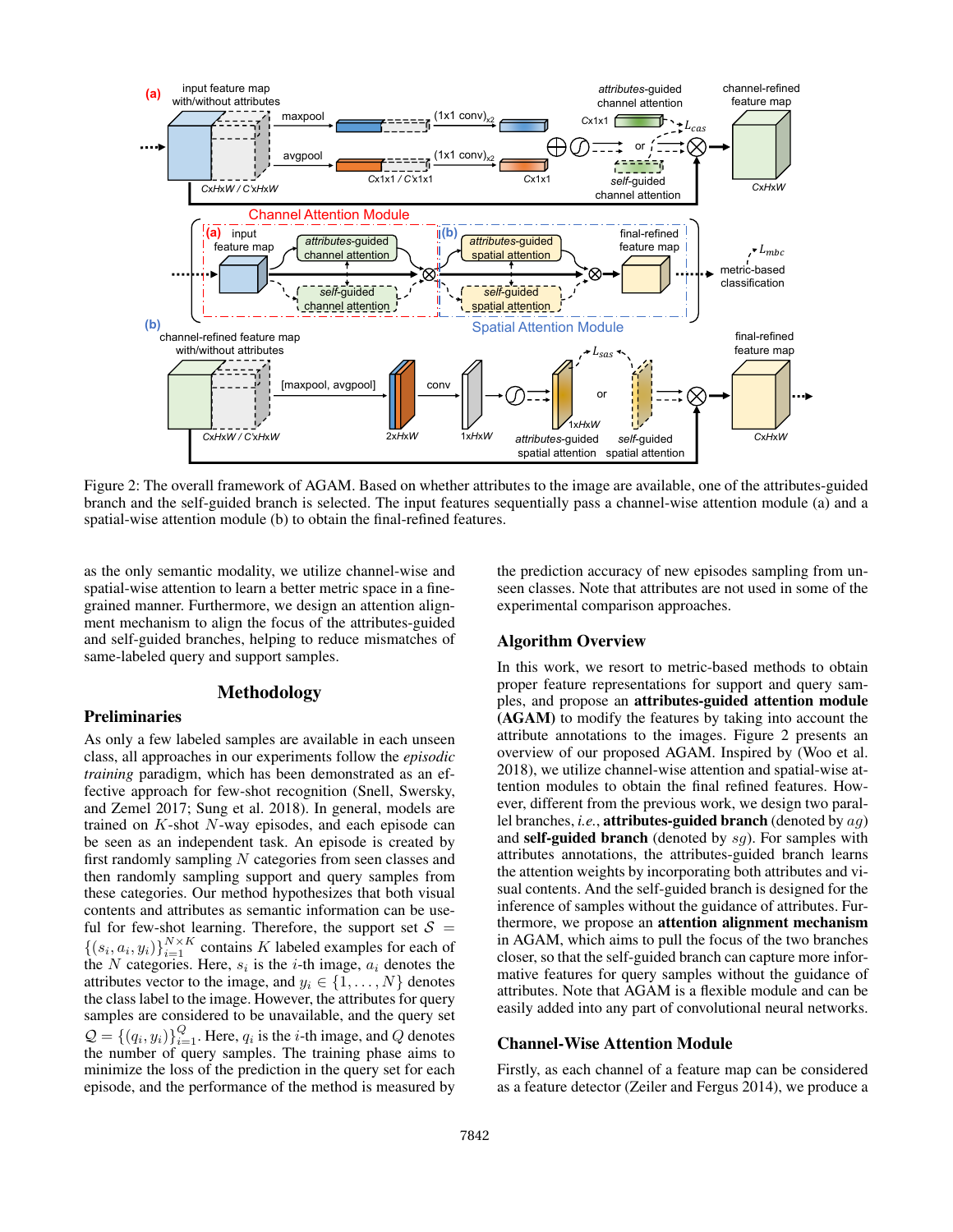1D channel-wise attention map to focus on "what" is meaningful in the given image, as shown in Figure 2(a). Given an intermediate feature map  $\mathbf{F} \in \mathbb{R}^{C \times H \times W}$  output by an established convolutional backbone network, based on whether the attributes vector  $\mathbf{a} \in \mathbb{R}^D$  corresponding to the original image is available, the input of the channel-wise attention module can be different. As the attributes vector is not available in the self-guided branch, the input  $\mathbf{F}_{c.inp}^{sg}$  is the same as F, where c inp denotes the *inp*ut of the *c*hannel attention module. And for samples with attributes, we firstly broadcast a along height and width dimension of  $F$  to obtain a tensor  $\mathbf{A} \in \mathbb{R}^{D \times H \times W}$ , then concatenate **F** and **A** on the channel dimension to get the input of the attributes-guided branch  $\mathbf{F}_{c.\text{inp}}^{ag} = [\mathbf{F}; \mathbf{A}] \in \mathbb{R}^{C' \times H \times W}$ , where  $C' = C + D$ and [; ] denotes the concatenation.

To compute the channel-wise attention efficiently, max-pooling and average-pooling are first used in parallel to squeeze the spatial dimension of the input feature. As shown in the later ablation study, using both pooling strategies simultaneously can bring complementary and distinctive features. Here we have  $\text{MaxPool}(\mathbf{F}_{c.\text{inp}}^{sg}), \text{AvgPool}(\mathbf{F}_{c.\text{inp}}^{sg}) \quad \in \quad \mathbb{R}^{C \times 1 \times 1}$ , and MaxPool( $\mathbf{F}_{c.inp}^{ag}$ ), AvgPool( $\mathbf{F}_{c.inp}^{ag}$ )  $\in \mathbb{R}^{C' \times 1 \times 1}$ . For each branch, features pooled by each pooling layer are then forwarded to an attention generating network, which consists of two convolutions with kernel size 1 and can also be seen as two linear transformations with a ReLU activation in between (Lin, Chen, and Yan 2014). The purpose of this attention generating network is to generate channel-wise attention after exploiting the inter-channel relationship of features, and note that parameters of this network are not shared between two branches. The element-wise summation is used to merge the results of the same branch. In short, we have

$$
\mathbf{M}_{c}^{ag} = \sigma(\mathbf{W}_{1}^{ag}(\mathbf{W}_{0}^{ag}(\text{MaxPool}(\mathbf{F}_{c.\text{inp}}^{ag})))+ \mathbf{W}_{1}^{ag}(\mathbf{W}_{0}^{ag}(\text{AvgPool}(\mathbf{F}_{c.\text{inp}}^{ag}))))
$$
, (1)

$$
\mathbf{M}_{c}^{sg} = \sigma(\mathbf{W}_{1}^{sg}(\mathbf{W}_{0}^{sg}(\text{MaxPool}(\mathbf{F}_{c,inp}^{sg})))+ \mathbf{W}_{1}^{sg}(\mathbf{W}_{0}^{sg}(\text{AvgPool}(\mathbf{F}_{c,inp}^{sg}))))
$$
, (2)

where  $\sigma$  denotes the sigmoid activation function,  $\mathbf{W}_0^{ag} \in$  $\mathbb{R}^{(C'/r)\times C'}, \ \mathbf{W}^{ag}_1 \in \ \mathbb{R}^{C\times (C'/r)}, \ \mathbf{W}^{sg}_0 \ \in \ \mathbb{R}^{(C/r)\times C},$  $\mathbf{W}_1^{sg} \in \mathbb{R}^{C \times (C/r)}$  are parameters of convolutions, and r is a reduction ratio to reduce parameter overhead. Note that the ReLU activation followed by  $W_0$  is omitted for clearer expression. To obtain the channel-refined features, we multiply  $\mathbf{M}_c^{ag}, \mathbf{M}_c^{sg} \in \mathbb{R}^{C \times 1 \times 1}$  with the feature map **F**, expressed as

$$
\mathbf{F}_{c,out}^{ag} = \mathbf{M}_{c}^{ag} \otimes \mathbf{F}, \quad \mathbf{F}_{c,out}^{sg} = \mathbf{M}_{c}^{sg} \otimes \mathbf{F}, \quad (3)
$$

where  $\mathbf{F}_{c,out} \in \mathbb{R}^{C \times H \times W}$  represents the output of the channel-wise attention module in the corresponding branch, and ⊗ denotes element-wise multiplication. During multiplication, the channel-wise attention values are broadcasted along the spatial dimension.

### Spatial-Wise Attention Module

As illustrated in Figure 2(b), we also generate a 2D spatialwise attention map to focus "where" is an informative region. The input of the module is  $\mathbf{F}^{sg}_{s.inp} = \mathbf{F}^{sg}_{c.out} \in$  $\mathbb{R}^{C \times H \times W}$  for the self-guided branch, and  $\mathbf{F}^{ag}_{s, inp}$  =  $[\mathbf{F}_{c,out}^{ag};\mathbf{A}] \in \mathbb{R}^{C^{'} \times H \times W}$  for the attributes-guided branch. For both two branches, we first apply max-pooling and average-pooling operations along the channel dimension and concatenate the pooled features. Then for each branch, a convolution layer is used to generate the spatial-wise attention map. In short, the attention map is computed as

$$
\mathbf{M}_{s}^{ag} = \sigma(f^{ag}([\text{AvgPool}(\mathbf{F}_{s,inp}^{ag}); \text{MaxPool}(\mathbf{F}_{s,inp}^{ag})])),
$$
\n(4)

$$
\mathbf{M}_{s}^{sg} = \sigma(f^{sg}(\left[\text{AvgPool}(\mathbf{F}_{s,inp}^{sg}); \text{MaxPool}(\mathbf{F}_{s,inp}^{sg})\right))),\tag{5}
$$

where  $\sigma$  denotes the sigmoid activation function. f represents a convolution operation with the filter size of  $7\times7$  and the number of zero-paddings on both sides of 3, whose parameters are also not shared between the two branches. To obtain the final refined features, we multiply  $\mathbf{M}_s^{ag}, \mathbf{M}_s^{sg} \in \mathbb{R}$  $\mathbb{R}^{1 \times H \times W}$  with the channel-refined features in the corresponding branch, which can be expressed briefly as

$$
\mathbf{F}_{s,out}^{ag} = \mathbf{M}_s^{ag} \otimes \mathbf{F}_{c,out}^{ag}, \quad \mathbf{F}_{s,out}^{sg} = \mathbf{M}_s^{sg} \otimes \mathbf{F}_{c,out}^{sg}, \quad (6)
$$

where  $\mathbf{F}_{s,out} \in \mathbb{R}^{C \times H \times W}$  represents the output of the corresponding branch. During multiplication, we broadcast the spatial-wise attention values along the channel dimension.

#### Attention Alignment Mechanism

As AGAM works with other metric-learning approaches, these improved feature embeddings are finally fed into a metric-based learner. For a  $K$ -shot  $N$ -way episode containing Q query samples, the metric-based classification loss can be defined as the negative log-probability according to the true class label  $y_n \in \{1, 2, ..., N\}$ :

$$
L_{mbc} = -\sum_{b=1}^{Q} \log p(y = y_n | v_b^q), \tag{7}
$$

where  $v_b^q$  denotes the feature embedding of the b-th query sample. Note that  $p(y = y_n | v_i^q)$  is the probability of predicting  $v_b^q$  as the n-th class and can be different in various metric-learning approaches, hence, the specific representation of probability depends on the chosen approach.

Furthermore, as the lack of attributes annotations may lead the self-guided branch to concentrate on suboptimal features, the metric-based learner is likely to make wrong predictions for query images as the located channels and regions are shifted from those of the same-labeled support samples. Therefore, to encourage the self-guided branch to learn to emphasize or suppress the same features as if attributes have participated in learning, we design an attention alignment mechanism between the two branches. This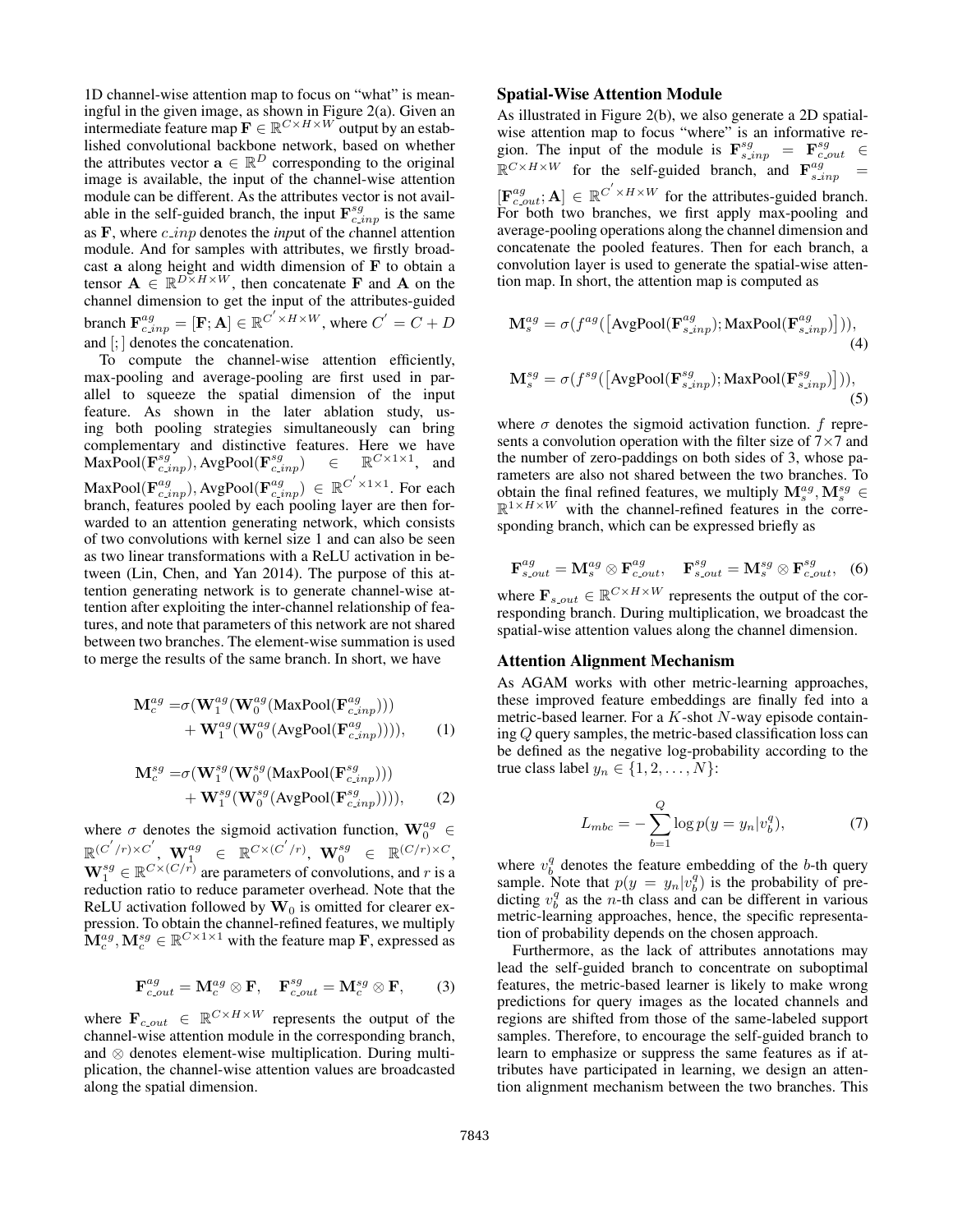|                                                               | <b>CUB</b>       |                | <b>SUN</b>                               |                |
|---------------------------------------------------------------|------------------|----------------|------------------------------------------|----------------|
| Method                                                        | 5-way 1-shot     |                | $5$ -way 5-shot $\parallel$ 5-way 1-shot | 5-way 5-shot   |
| MatchingNet (Vinyals et al. 2016), <i>paper</i>               | $61.16 \pm 0.89$ | $72.86 + 0.70$ |                                          |                |
| MatchingNet (Vinyals et al. 2016), our implementation         | $62.82 + 0.36$   | $73.22 + 0.23$ | $55.72 + 0.40$                           | $76.59 + 0.21$ |
| MatchingNet (Vinyals et al. 2016) with AGAM                   | $71.58 \pm 0.30$ | $75.46 + 0.28$ | $64.95 + 0.35$                           | $79.06 + 0.19$ |
|                                                               | $+8.76$          | $+2.24$        | $+9.23$                                  | $+2.47$        |
| ProtoNet (Snell, Swersky, and Zemel 2017), paper              | $51.31 \pm 0.91$ | $70.77 + 0.69$ |                                          |                |
| ProtoNet (Snell, Swersky, and Zemel 2017), our implementation | $53.01 \pm 0.34$ | $71.91 + 0.22$ | $57.76 + 0.29$                           | $79.27 + 0.19$ |
| ProtoNet (Snell, Swersky, and Zemel 2017) with AGAM           | $75.87 + 0.29$   | $81.66 + 0.25$ | $65.15 + 0.31$                           | $80.08 + 0.21$ |
|                                                               | $+22.86$         | $+9.75$        | $+7.39$                                  | $+0.81$        |
| RelationNet (Sung et al. 2018), paper                         | $62.45 + 0.98$   | $76.11 + 0.69$ |                                          |                |
| RelationNet (Sung et al. 2018), our implementation            | $58.62 \pm 0.37$ | $78.98 + 0.24$ | $49.58 + 0.35$                           | $76.21 + 0.19$ |
| RelationNet (Sung et al. 2018) with AGAM                      | $66.98 + 0.31$   | $80.33 + 0.40$ | $59.05 \pm 0.32$                         | $77.52 + 0.18$ |
|                                                               | $+8.36$          | $+1.35$        | $+9.47$                                  | $+1.31$        |

Table 1: Average accuracy (%) comparison with 95% confidence intervals before and after incorporating AGAM into existing methods using a Conv-4 backbone. Best results are displayed in boldface, and improvements are displayed in italics.

is achieved by applying an attention alignment loss to the same type of attention maps obtained from the same support sample but different branches. Among various types of losses that can be used to measure the similarity of attention maps, we choose a soft margin loss according to the experimental results. Specifically, the attention alignment loss of the  $i$ -th sample can be expressed as

$$
l_i^{cas} = \sum_j \log(1 + \exp(-\widetilde{\mathbf{M}}_c^{ag}(j) \otimes \widetilde{\mathbf{M}}_c^{sg}(j))), \qquad (8)
$$

$$
l_i^{sas} = \sum_j \log(1 + \exp(-\widetilde{\mathbf{M}}_s^{ag}(j) \otimes \widetilde{\mathbf{M}}_s^{sg}(j))), \qquad (9)
$$

where  $M$  indicates that the attention map is normalized, and  $(j)$  denotes the j-th element of the attention map. For each episode, all support samples are taken into account:

$$
L_{cas} = \sum_{i}^{N*K} l_i^{cas}, \quad L_{sas} = \sum_{i}^{N*K} l_i^{sas}.
$$
 (10)

It is noted that our attention alignment mechanism can be regarded as a special case of knowledge distillation (Hinton, Vinyals, and Dean 2015), where attention maps (referred to the "knowledge") of the attributes-guided branch (viewed as a teacher model) become the distillation targets for the selfguided branch (viewed as a student model). By mimicking the focusing behaviors of the attributes-guided branch, the self-guided branch with only unimodal input is expected to concentrate on more informative features.

Accordingly, the overall loss of each episode is defined as  $L = L_{mbc} + \alpha L_{cas} + \beta L_{sas}$ , where  $\alpha, \beta$  are the tradeoff hyperparameters to balance the effects of different losses. The time complexity of AGAM is  $O(C'HW)$ , and the space complexity is  $O({C'}^2)$ . As the complexities vary with the size of the input features, we note that in our experiments, AGAM is inserted after the last convolutional layer of the backbone network to avoid excessive cost.

# Experiments

### Experimental Setup

Datasets. We use two datasets with high-quality attribute annotations to conduct experiments: Caltech-UCSD-Birds 200-2011 (CUB) (Wah et al. 2011) and SUN Attribute Database (SUN) (Patterson et al. 2014).

Experimental Settings. We experiment with our approach on 5-way 1-shot and 5-way 5-shot settings, and in each episode, 15 query samples per class are used for both training and inference. We report the *average accuracy* (%) and the corresponding 95% *confidence interval* over the 10,000 episodes randomly sampled from the test set.

Implementation Details. Our method is trained from scratch and uses the Adam (Kingma and Ba 2015) optimizer with an initial learning rate  $10^{-3}$ . Following the settings of (Chen et al. 2019a), we apply standard data augmentation including random crop, left-right flip, and color jitter in the meta-training stage. And for meta-learning methods, we train 60,000 episodes for 1-shot and 40,000 episodes for 5 shot settings. For AGAM, we set trade-off hyperparameters  $\alpha = 1.0$  and  $\beta = 0.1$  for all experiments. Code is available at https://github.com/bighuang624/AGAM.

### Adapting AGAM into Existing Frameworks

To verify the effectiveness of our proposed AGAM, we embed it into three metric-based meta-learning approaches: Matching Network (Vinyals et al. 2016), Prototypical Network (Snell, Swersky, and Zemel 2017), and Relation Network (Sung et al. 2018). Table 1 shows the gains obtained by incorporating AGAM into each approach on two datasets, and for all three approaches, incorporating AGAM leads to a significant improvement. An observation is that AGAM boosts the performance of Prototypical Network nearly by 23% on the 1-shot setting and 10% on the 5-shot setting of CUB, which is especially prominent when compared with other metric-based methods. We believe the reason is that when identifying bird species in such a fine-grained dataset as CUB, a very detailed comparison between the support and the query sample is required. While Matching Network and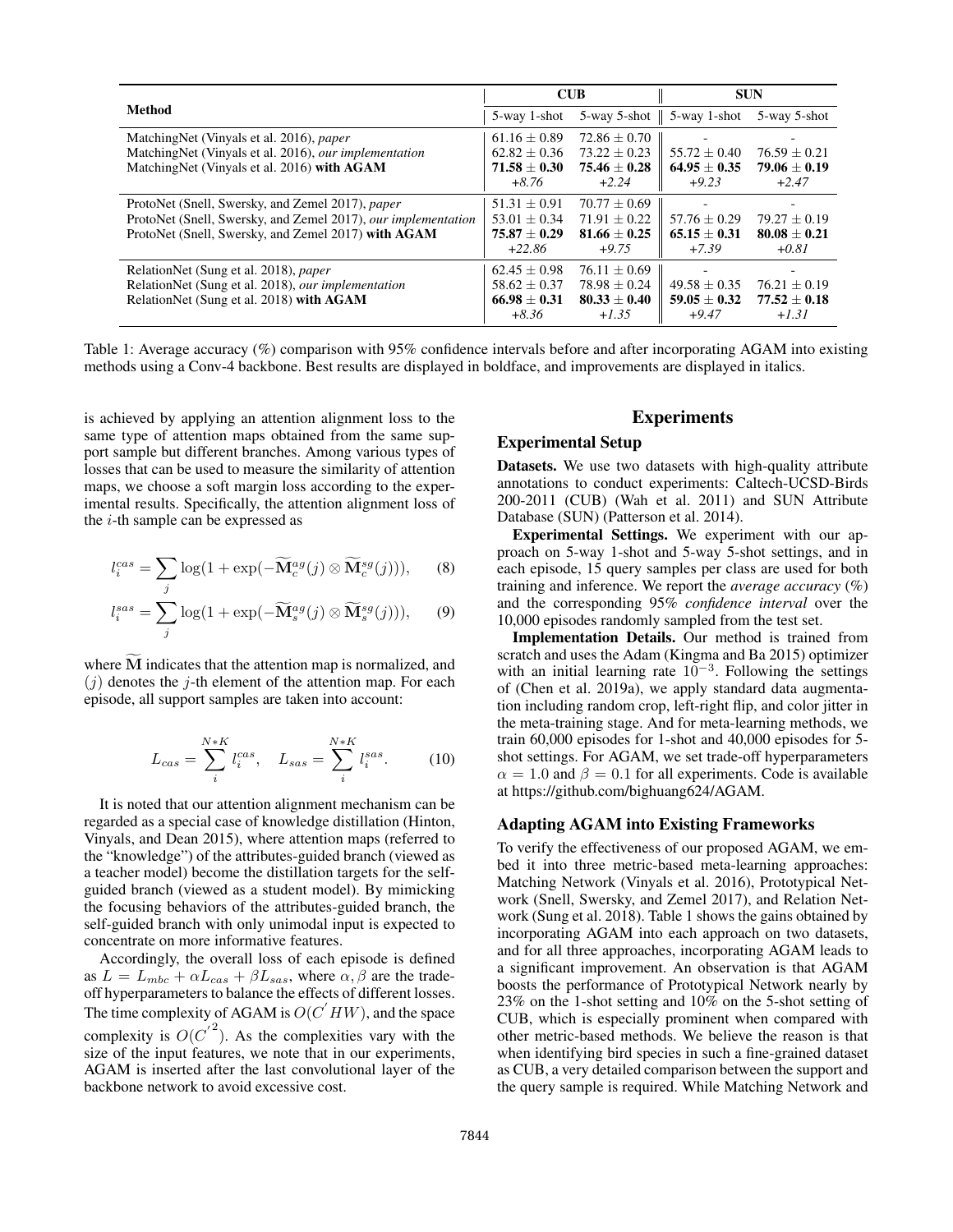|                                                        |                 | <b>Test Accuracy</b> |                  |  |  |  |  |
|--------------------------------------------------------|-----------------|----------------------|------------------|--|--|--|--|
| <b>Method</b>                                          | <b>Backbone</b> | 5-way 1-shot         | 5-way 5-shot     |  |  |  |  |
| CUB                                                    |                 |                      |                  |  |  |  |  |
| MatchingNet (Vinyals et al. 2016)                      | $Conv-4$        | $61.16 \pm 0.89$     | $72.86 \pm 0.70$ |  |  |  |  |
| ProtoNet (Snell, Swersky, and Zemel 2017)              | $Conv-4$        | $51.31 \pm 0.91$     | $70.77 \pm 0.69$ |  |  |  |  |
| RelationNet (Sung et al. 2018)                         | $Conv-4$        | $62.45 \pm 0.98$     | $76.11 \pm 0.69$ |  |  |  |  |
| MACO (Hilliard et al. 2018)                            | $Conv-4$        | 60.76                | 74.96            |  |  |  |  |
| MAML (Finn, Abbeel, and Levine 2017)                   | $Conv-4$        | $55.92 \pm 0.95$     | $72.09 \pm 0.76$ |  |  |  |  |
| Baseline (Chen et al. 2019a)                           | $Conv-4$        | $47.12 \pm 0.74$     | $64.16 \pm 0.71$ |  |  |  |  |
| Baseline++ (Chen et al. 2019a)                         | $Conv-4$        | $60.53 \pm 0.83$     | $79.34 \pm 0.61$ |  |  |  |  |
| Comp. (Tokmakov, Wang, and Hebert 2019) *              | ResNet-10       | 53.6                 | 74.6             |  |  |  |  |
| AM3 (Xing et al. 2019) <sup>†</sup> *                  | $Conv-4$        | $73.78 \pm 0.28$     | $81.39 + 0.26$   |  |  |  |  |
| AGAM (OURS)*                                           | $Conv-4$        | $75.87 + 0.29$       | $81.66 + 0.25$   |  |  |  |  |
| MatchingNet (Vinyals et al. 2016) <sup>†</sup>         | ResNet-12       | $60.96 \pm 0.35$     | $77.31 \pm 0.25$ |  |  |  |  |
| ProtoNet (Snell, Swersky, and Zemel 2017)              | ResNet-12       | 68.8                 | 76.4             |  |  |  |  |
| RelationNet (Sung et al. 2018) <sup>†</sup>            | ResNet-12       | $60.21 \pm 0.35$     | $80.18 \pm 0.25$ |  |  |  |  |
| TADAM (Oreshkin, López, and Lacoste 2018)              | ResNet-12       | 69.2                 | 78.6             |  |  |  |  |
| FEAT (Ye et al. 2020)                                  | ResNet-12       | $68.87 \pm 0.22$     | $82.90 \pm 0.15$ |  |  |  |  |
| MAML (Finn, Abbeel, and Levine 2017)                   | ResNet-18       | $69.96 \pm 1.01$     | $82.70 \pm 0.65$ |  |  |  |  |
| Baseline (Chen et al. 2019a)                           | ResNet-18       | $65.51 \pm 0.87$     | $82.85 \pm 0.55$ |  |  |  |  |
| Baseline++ (Chen et al. 2019a)                         | ResNet-18       | $67.02 \pm 0.90$     | $83.58 \pm 0.54$ |  |  |  |  |
| Delta-encoder (Bengio et al. 2018)                     | ResNet-18       | 69.8                 | 82.6             |  |  |  |  |
| Dist. ensemble (Dvornik, Mairal, and Schmid 2019)      | ResNet-18       | 68.7                 | 83.5             |  |  |  |  |
| SimpleShot (Wang et al. 2019)                          | ResNet-18       | 70.28                | 86.37            |  |  |  |  |
| AM3 (Xing et al. 2019) *                               | ResNet-12       | 73.6                 | 79.9             |  |  |  |  |
| Multiple-Semantics (Schwartz et al. 2019) * ° ·        | DenseNet-121    | 76.1                 | 82.9             |  |  |  |  |
| Dual TriNet (Chen et al. 2019b) * °                    | ResNet-18       | $69.61 \pm 0.46$     | $84.10 \pm 0.35$ |  |  |  |  |
| AGAM (OURS) *                                          | ResNet-12       | $79.58 \pm 0.25$     | $87.17 \pm 0.23$ |  |  |  |  |
| <b>SUN</b>                                             |                 |                      |                  |  |  |  |  |
| MatchingNet (Vinyals et al. 2016) <sup>†</sup>         | $Conv-4$        | $55.72 \pm 0.40$     | $76.59 \pm 0.21$ |  |  |  |  |
| ProtoNet (Snell, Swersky, and Zemel 2017) <sup>†</sup> | $Conv-4$        | $57.76 \pm 0.29$     | $79.27 \pm 0.19$ |  |  |  |  |
| RelationNet (Sung et al. 2018) <sup>†</sup>            | $Conv-4$        | $49.58 \pm 0.35$     | $76.21 \pm 0.19$ |  |  |  |  |
| Comp. (Tokmakov, Wang, and Hebert 2019) *              | ResNet-10       | 45.9                 | 67.1             |  |  |  |  |
| AM3 (Xing et al. 2019) <sup>†</sup> *                  | $Conv-4$        | $62.79 \pm 0.32$     | $79.69 \pm 0.23$ |  |  |  |  |
| AGAM (OURS) *                                          | $Conv-4$        | $65.15 \pm 0.31$     | $80.08 \pm 0.21$ |  |  |  |  |

Table 2: Average accuracy (%) comparison to state-of-the-arts with 95% confidence intervals on both CUB and SUN datasets. † denotes that it is our implementation. <sup>∗</sup> denotes that it uses auxiliary attributes. ◦ denotes that it uses auxiliary label embeddings. • denotes that it uses auxiliary descriptions of the categories. Best results are displayed in boldface.

Relation Network benefit from inputting and analyzing each support-query pair, the original Prototypical Network separately embeds each sample and thus perform worse. However, AGAM supplements the required fine-grained information for Prototypical Network by concatenating on discriminative features, helping to better solve those challenging recognition tasks.

### Comparison with State-of-the-Arts

To prove that simple metric-based methods can surpass the previous state-of-the-art performance after equipping our proposed AGAM, we report the results of our method and others on both CUB and SUN datasets. Note that we choose to display the results of Prototypical Network with our proposed AGAM as our method. For a fair comparison, we split the results achieved by all methods into two groups according to the backbones, and our AGAM uses the same or a smaller backbone network in each group.

As shown in Table 2, our proposed AGAM further improves over Prototypical Network and achieves the best performance among all approaches. It is pointed out that AGAM not only outperforms methods that only use visual contents, but also outperforms methods of utilizing auxiliary semantic information. We attribute this success to two things. The first is that AGAM uses channel-wise and spatial-wise attention to refine the representations from both support and query set in a fine-grained manner, making full use of visual contents and auxiliary attributes. The second is that the attention alignment mechanism matches the focus of two branches, which helps to alleviate the shift between pure-visual query representations and the same-labeled support representations learned with the guidance of attributes.

### Ablation Study

To empirically show the effectiveness of our framework design, a careful ablation study is conducted. Specifically, we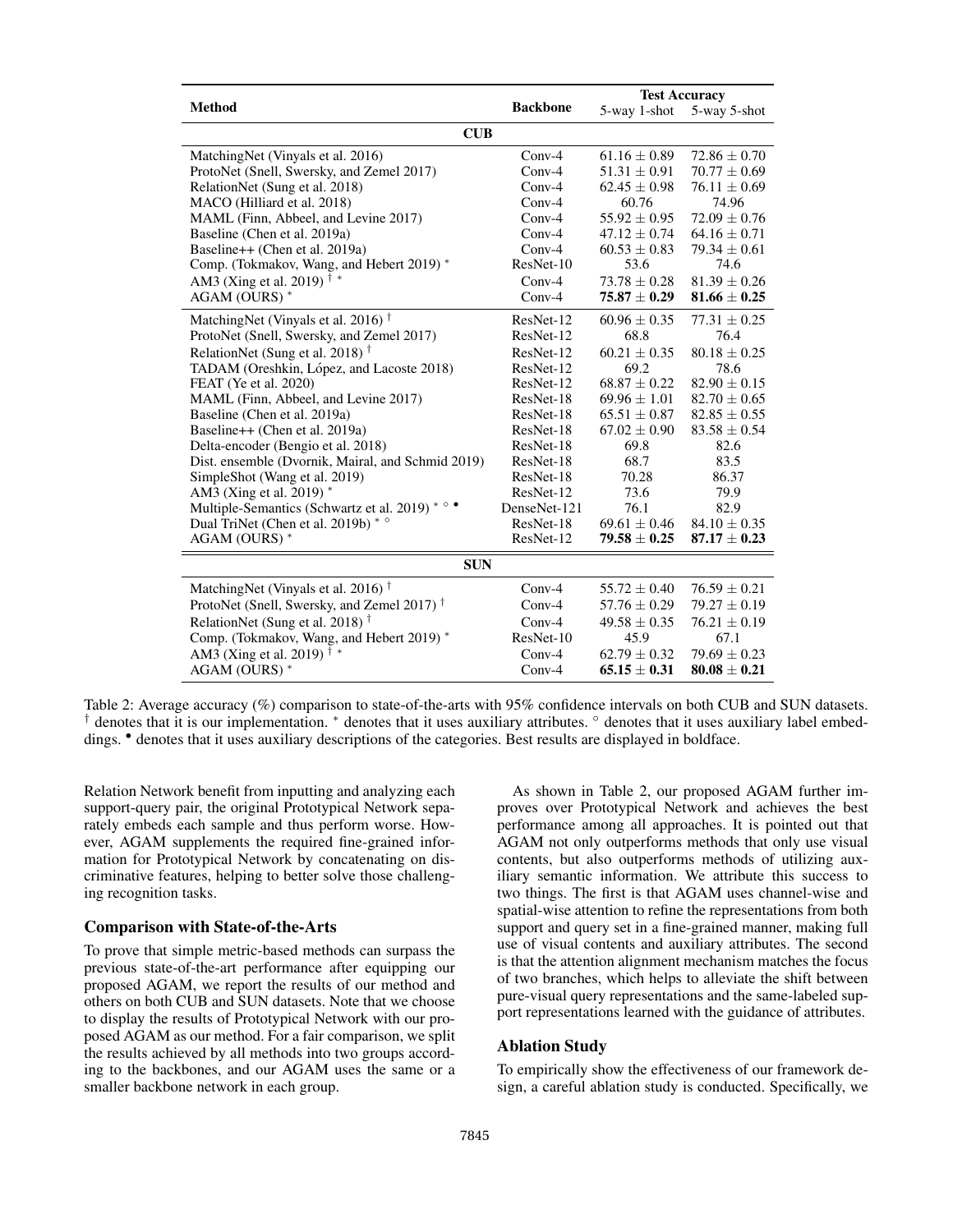|                          | <b>Test Accuracy</b> |                           |  |
|--------------------------|----------------------|---------------------------|--|
| <b>Method</b>            |                      | 5-way 1-shot 5-way 5-shot |  |
| AGAM                     | $75.87 \pm 0.29$     | $81.66 \pm 0.25$          |  |
| <b>AGAM_SACA</b>         | $74.22 + 0.27$       | $79.72 \pm 0.26$          |  |
| w/o avgpool              | $66.27 + 0.29$       | $76.58 + 0.25$            |  |
| w/o maxpool              | $67.60 + 0.29$       | $77.09 \pm 0.22$          |  |
| $w$ /o CA                | $54.91 + 0.36$       | $80.52 + 0.24$            |  |
| w/o SA                   | $69.66 \pm 0.31$     | $76.24 + 0.27$            |  |
| w/o $L_{cas}$            | $74.88 + 0.26$       | $77.78 + 0.26$            |  |
| w/o $L_{sas}$            | $74.29 + 0.27$       | $77.87 \pm 0.23$          |  |
| w/o $L_{cas} \& L_{sas}$ | $75.37 + 0.31$       | $78.92 \pm 0.27$          |  |

Table 3: Ablation test results of AGAM on CUB. Average accuracies (%) with 95% confidence intervals of each model are reported. Best results are displayed in boldface.

do one of the following operations at a time: (1) Exchange the order of two attention modules. (2) Remove one of the two pooling layers in both branches. (3) Remove one of the two attention modules in both branches. (4) Remove one or both  $L_{cas}$  and  $L_{sas}$ . We evaluate all these models on the CUB dataset based on Prototypical Network with a Conv-4 backbone, and the results are shown in Table 3.

Influence of the Order of Attention Modules. We first exchange the order of channel-wise attention and spatial-wise attention in AGAM, with spatial-wise attention in the front and channel-wise attention in the back (AGAM SACA). This leads to about 2% performance drops on both 1-shot and 5-shot settings. The experimental results show that the design of the module sequence is effective.

Influence of Pooling Layers. Removing either of the average-pooling (w/o avgpool) and the max-pooling (w/o maxpool) leads to 8% to 9% performance drops on the 1 shot setting and 4% to 5% performance drops on the 5-shot setting. This demonstrates that using both pooling strategies simultaneously captures more useful information.

Influence of Attention Modules. Removing the channelwise attention ( $w/o$  CA) leads to about 1% performance drops on the 5-shot setting, and more than 20% drops on the 1-shot setting. This fully demonstrates the importance of channel-wise attention in our proposed AGAM when labeled data is particularly scarce. Removing the spatial-wise attention (w/o SA) drops the performance by 5% to 6% on both 1-shot and 5-shot settings, which attests that the spatialwise attention brings stable and significant improvement.

Influence of Attention Alignment Loss. To prove the effectiveness of our proposed attention alignment mechanism, we also remove one or both  $L_{cas}$  and  $L_{sas}$ . An observation from the results is that removing both  $L_{cas}$  and  $L_{sas}$  (w/o  $L_{cas} \& L_{sas}$ ) obtains about 1% performance higher than removing one of them alone (w/o  $L_{cas}$ , w/o  $L_{sas}$ ) on both 1shot and 5-shot settings. We believe the reason is that when only aligning weights from the channel-wise or spatial-wise attention modules, the important features of query samples can not be consistently selected using only visual information in the other attention module, and therefore it is better to use neither  $L_{cas}$  nor  $L_{sas}$ . However, compared to the complete AGAM model, all three models still perform less than



Figure 3: Gradient-weighted class activation mapping (Grad-CAM) visualization of query samples. Each row is the result of the same query sample, and each column is: (a) Original images. (b) Results of Prototypical Network. (c) Results of AGAM but removing the attention alignment mechanism. (d) Results of the complete AGAM.

1% worse on the 1-shot setting and 2% to 3% worse on the 5-shot setting, demonstrating that the joint use of two attention alignment loss items can lead to improvement.

#### Visualization Analysis

To qualitatively evaluate whether AGAM indeed exploits the important features with the help of the attention alignment mechanism, Figure 3 visualizes the gradient-weighted class activation maps (Selvaraju et al. 2017) from Prototypical Network, with AGAM but removing the attention alignment mechanism, and with the complete AGAM. It is observed that incorporating AGAM helps to attend to more representative local features than the original Prototypical Network, which contributes to better recognition performance. Also, the masks of AGAM-integrated model cover the representative regions better for query samples when using the attention alignment mechanism, indicating that the self-guided branch benefits from the attention alignment mechanism.

## Conclusion

In this paper, we propose an attributes-guided attention module (AGAM) to fully utilize manually-encoded attributes in few-shot recognition. Owing to the channel-wise attention and spatial-wise attention, the enhanced representations are more unique and discriminative for both support and query samples. Furthermore, through the welldesigned attention alignment mechanism, attention alignment is achieved between the attributes-guided branch and the self-guided branch, which narrows the gap between the representations learned with and without attributes. We have demonstrated that our proposed AGAM boosts the performance of metric-based meta-learning approaches by a large margin, which are superior to that of state-of-the-arts.